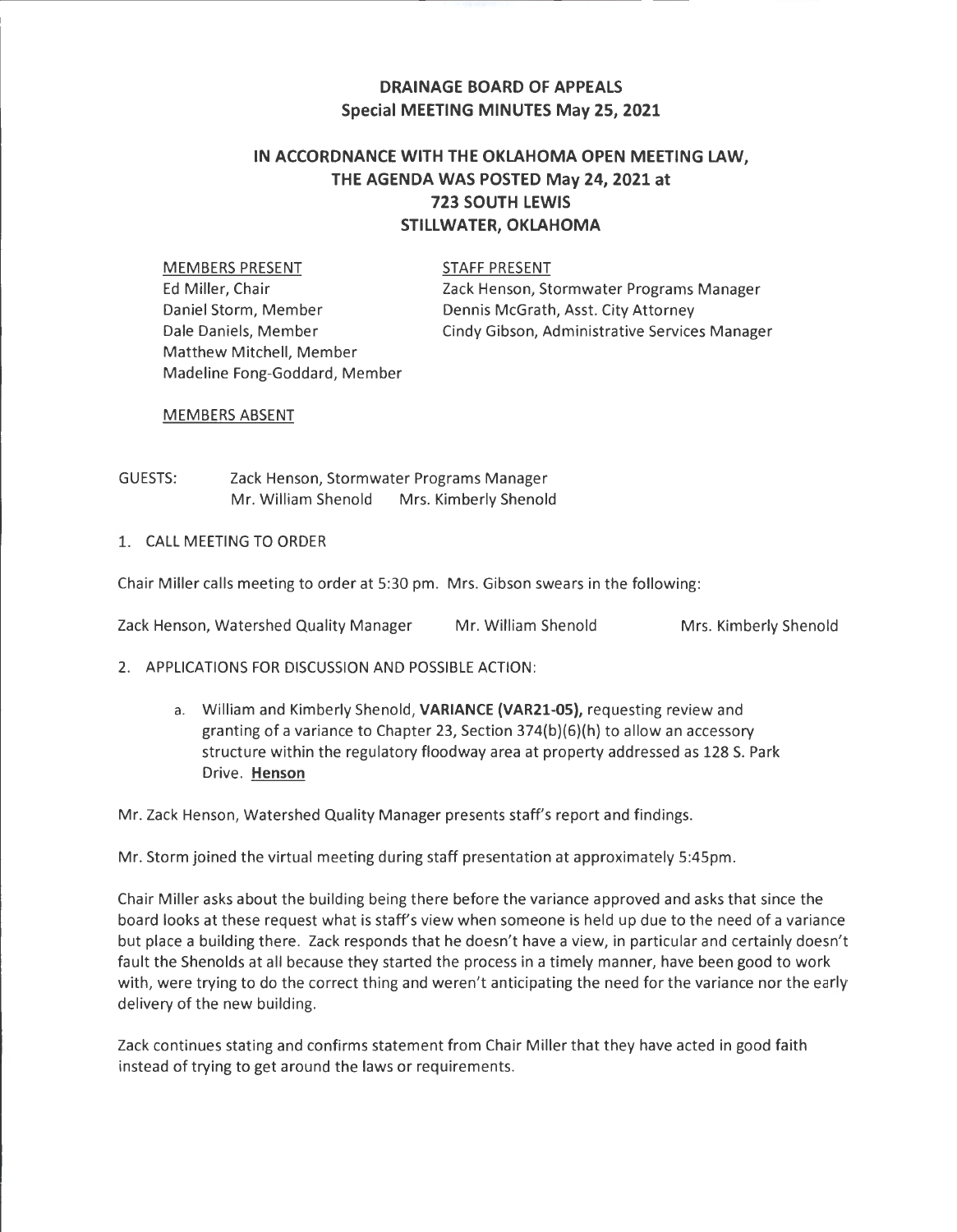Chair Miller opens the public hearing and asks if there is any one to speak in favor of this item.

Mr. William Shenold, 128 S. Park comes to speak on the following:

- Thanks Zack for the presentation
- Wasn't anticipating the need for the variance
- Was excited to see the early delivery
- Hopes there isn't a denial

Chair Miller asks if there are any questions for the applicant; none respond . Chair Miller asks if there is anyone else to speak in favor of opposition of this item; none respond. Chair Miller closes the public hearing and asks for board discussion.

Chair Miller confirms that the board silence indicates there is no discussion and asks for a motion.

#### Ms. Madeline Fong-Goddard moved, Mr. Mitchel seconded to approve the variance as requested.

| <b>Roll Call:</b> | <b>Miller</b>      | Storm             | <b>Daniels</b> | _________<br>Mitchell<br>The property company and contact the property of the contact of | <b>Fong-Goddard</b> |
|-------------------|--------------------|-------------------|----------------|------------------------------------------------------------------------------------------|---------------------|
| ______            | <b>Yes</b><br>---- | Yes<br>---------- | Yes            | Yes                                                                                      | Yes                 |

Time: 20 minutes

3. APPROVAL OF MEETING SUMMARY:

a. Special Meeting Summary of April 27, 2021.

Chair Miller asks if there any changes and/or corrections.

Ms. Fong-Goddard commented about the needed date correction in the adjournment block.

Mr. Storm comments about the motion to approve the December  $17<sup>th</sup>$  minutes not being him so someone else made the motion. Cindy looked back at the summary notes and commented that it was Dale Daniel.

The above referenced corrections will be made.

Mr. Storm moved, Mr. Daniels seconded to approve the meeting summary with corrections as noted for April 27th, 2021.

| <b>Roll Call:</b> | <b>Miller</b> | Storm | <b>Daniels</b><br>-------- | <b>Mitchell</b> | <b>Fong-Goddard</b> |
|-------------------|---------------|-------|----------------------------|-----------------|---------------------|
|                   | Yes           | Yes   | <b>Yes</b>                 | Yes             | Yes                 |

Time: 1 minute

4. MISCELLANEOUS ITEMS FROM STAFF FOR DISCUSSION AND POSSIBLE ACTION:

a. Next meeting Tuesday, June 22, 2021.